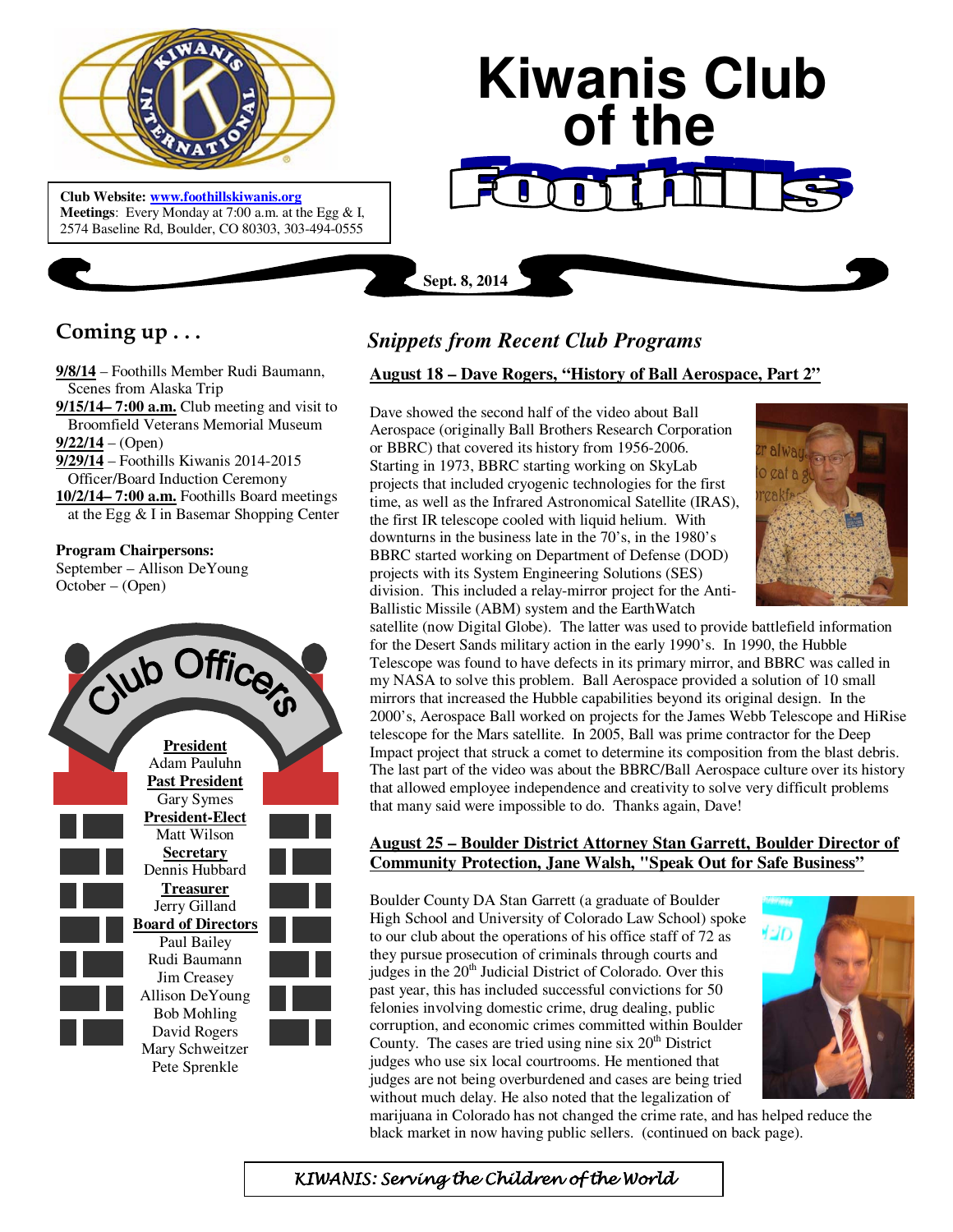#### **(continued from front page)**

Jane Marsh was born in Scotland and practiced law in London before moving to Boulder several years ago. She was named as the Director of the Community Protection Division within the Boulder DA Office by Stan Garrett in 2011 to defend victims of fraud, identity theft, telemarketing, sleazy construction contractors and auto repair shops, and illegal financial practices (such ponzi schemes). Her



division has been investigating about 3000 consumer complaints per year with the assistance of six volunteers who work twice a week in her office. Prosecution by individuals or companies is done though the Colorado Consumer Protection Act made into law in 2010. Jane mentioned her office is currently prosecuting an individual in Louisville who bilked an elderly person of thousands of dollars by gaining access to her credit cards. She warned everyone about construction crews who come to areas affected by floods and other natural disasters from out-of-state locations to make a fast buck. If you are aware of any attempts to defraud you via telemarketing, the Internet, or other means. Contact the Community Protection Division by calling  $-303-441-3700$  – or send an email to – jwalsh@bouldercounty.org. Additional information about CPD can be found at – www.bouldercounty.org/da.

# **July 28-29, 2014 Bike MS Colorado Raises \$17,084**

*-- Allison DeYoung, Bike MS Colorado Participant* 

 The 2014 Bike MS Colorado was an incredible and aweinspiring event complete with sore muscles, a couple of flat tires, and plenty of Gatorade. We are proud to report that on June 28th and 29th, Team Higgins & DeYoung had 30 riders jump on their bikes to pedal 150 miles in support of multiple sclerosis research. Our team, along with generous donations from our corporate sponsors, was able to raise \$17,084 for this very worthy cause. It was amazing to witness what our team was able to accomplish by coming together in support of this common goal.

 This year was particularly special as we rode in memory of Anna Scott. Our dear friend and teammate, Paul Scott, lost his wife Anna to MS. Anna fought MS for many years and lost her battle a couple months ago. If you'd like to get involved next year, just let us know. There are many options to ride and volunteer. The routes are anywhere from 25 to 200 miles, so there is a ride for every ability.



#### **Update on 2014-2015 Monarch High School Key Club**

This year's Monarch High School Key Club is off to a great start! A planning meeting held on Wednesday, August 18 before the school year started with this year's Key Club leaders co-Presidents Leah Matsumoto and Kristin Barbour, Secretary Ian Lee, and Treasurer Zack Berohn. and the club's Kiwanis Advisor Kerry Hassler, to plan this school year's events and activities. That was followed by another planning meeting with the Key Club's Faculty Advisor Kate Lunz on Wednesday, August 27. Then the first full Key Club meeting was held on Wednesday, September 3 that was attended by 19 Monarch High school students who signed up to be Key Club members. The first community-service project by the Key Club will be done in September. Our club will provide \$500 to the Key Club to support its activities and Key Leader Program participation.



(L-R) Kiwanis Advisor Kerry Hassler, Key Club leaders Ian Lee, Zack Berohn, Kristin Barbour, and Leah Matsumoto



First Key Club meeting on September 3 led by (L-R) Ian Lee, Leah Matsumoto and Kristin Barbour



Monarch HS students attend first Key Club meeting on September 3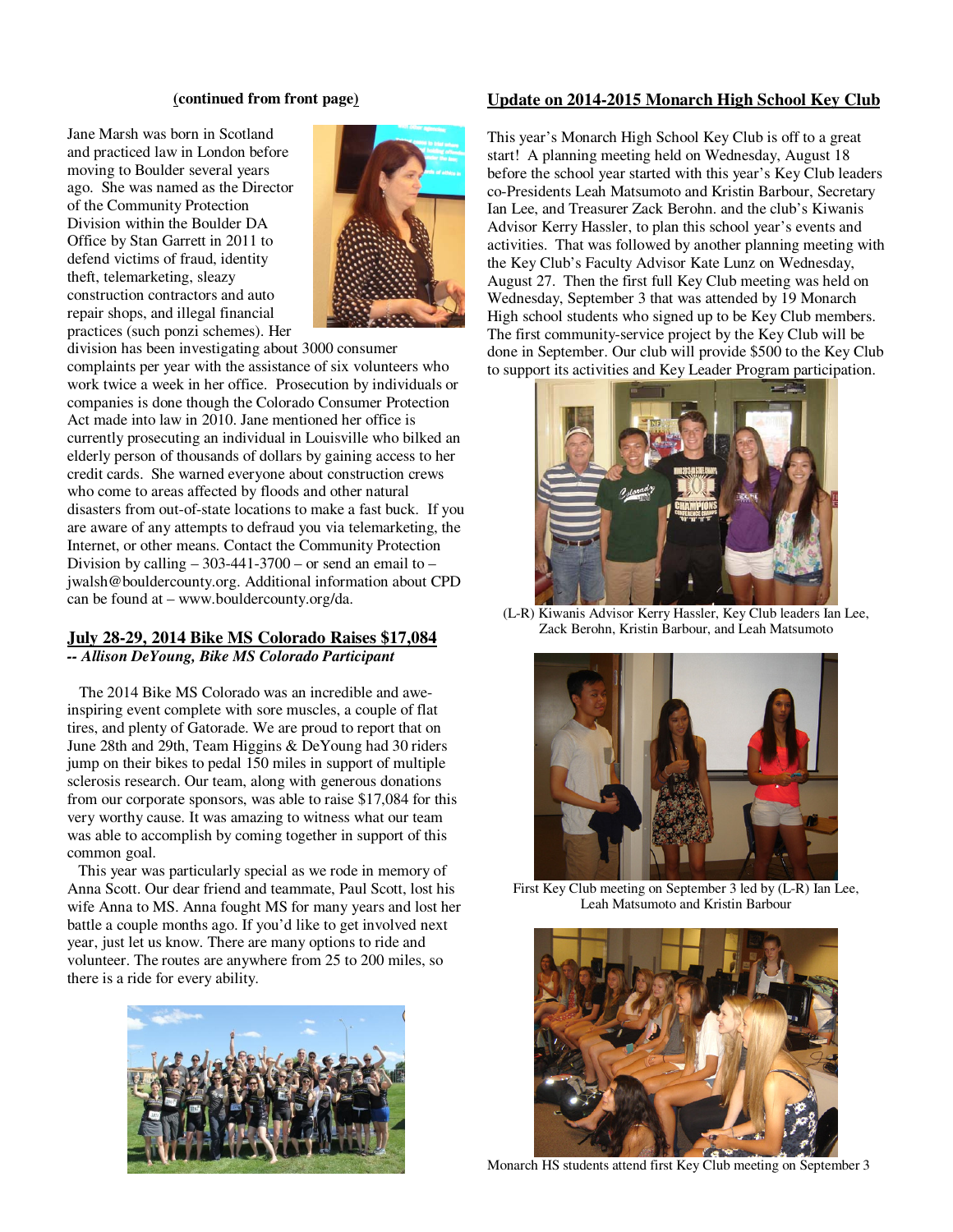#### **Updates on University of Colorado CKI and Foothill Elementary K-Kids Activities** *– by Paul Bailey, Foothills Kiwanis Advisor for CU CKI and Foothill Elementary K-Kids*

The CU Circle K Club meets the 2nd and 4th Tuesday evenings of the month in Hellems Arts and Sciences (Room 245) on the Boulder CU campus. At the first meeting on August 26, there were 20 members in attendance, along with the district governor Austin Good from CSU as well as the Northern Colorado Lieutenant Governor Alyssa Smalley from UNC. The first project for the club will be in support of the City Slicker Soiree benefiting Roundup River Ranch. For more information, see --

#### **www.roundupriverranch.org**

The club also looks forward to holding a Trivia Bowl charity fundraiser later in the fall, and prep work for the springtime Stars of Tomorrow show. Contact email for the club is - **circle.k.international@colorado.edu** --`and the Facebook page is a great place to see what's up at --

#### **http://cucirclek.tripod.com**

Also, the Foothill Elementary K-Kids Community Service Club will have their first meeting of the school year at 1001 Hawthorn Avenue in Boulder on Wednesday, September 10 from 11:30-12:30 in the Instrumental Music Room. Their first big event that they are looking for any volunteers to help with is the 4th Annual Bike Bonanza Wednesday, September 17th from 3:00 p.m. to 4:30 p.m. on the Foothill Elementary soccer fields (setup is at 2:30 p.m.) The event includes a fun obstacle course, a course that teaches bike safety smarts, a mini bike "tune-up" station and firefighters checking for proper helmet fit. The club will be holding a bike wash for charity \$1 per bike. Contact Diane Harpold rodgers77@netscape.net or phone 303-907-7972 if you can help out!

#### **August 7 Foothills Kiwanis Board Meeting Notes** -- *Bob Mohling (on behalf of Secretary Dennis Hubbard)*

The Board of the Foothills Kiwanis Club met at the Egg and I Restaurant on August 7, 2014. President Pauluhn called the meeting to order at 7:00. Attending were Board members: President Pauluhn, Treasurer Gilland, Baumann, Mohling, Schweitzer.

Guests: none

SECRETARY'S REPORT: A motion was made and seconded to approve the July minutes. Report approved.

TREASURER'S REPORT: A motion was made and seconded to approve July report. Passed.

GENERAL BUSINESSS: A motion was made to obtain preference of dates from club members for the September picnic at Schweitzer's home. Choices are September 12th or 19th. Approved.

--A nominating committee (Mohling & Rogers) nominated the following club members for officers and directors: President – Pauluhn, President Elect – Wilson, Treasurer – Gilland, Secretary – Hubbard, Directors – Baumann, DeYoung, Rogers, & Sprenkle. Our club members affirmed the nominees; our Club Secretary reported the results to District Secretary. --Convention Delegates (Hassler and Rogers) were nominated for the District Convention to be held August 8-10, 2014 in Grand Junction. Approved.

--Gilland summarized Rita Crumpton's plans for the new alert dog program at the Grand Junction Kiwanis Club. Their program is off & running; need to identify breeder. The GJ Club is large and mature with many good service projects for the community.

--Board approved rotating Program Chairperson from the Board of Directors. President will appoint chairperson unless there is another club volunteer. Rogers agreed to do August programs.

The Foothills Kiwanis Club Board meeting adjourned at 7:30.

#### **August 7 Foothills Foundation Board Meeting Notes** -- *Bob Mohling (on behalf of Secretary Dennis Hubbard)*

The Board of the Foothills Kiwanis Foundation met at the Egg and I Restaurant on August 7, 2014. President Pauluhn called the meeting to order at 7:30. Attending were: President Pauluhn, Treasurer Gilland, Baumann, Mohling, Schweitzer Guests: None

SECRETARY'S REPORT: A motion was made and seconded the July minutes be approved. Report approved.

TREASURER'S REPORT: A motion was made and seconded the July Foundation Treasurer's report be approved. Passed. NEW BUSINESS: A motion was made to give \$250 to the Kiev Kiwanis Club with condition that the club report how the funds were used. Passed. [NOTE: As per the Foundation Board request originated by Kerry Hassler on August 4, this donation will be used to provide refugees from the eastern area of the Ukraine with basic items such as food and clothing.] --Gilland informed the Board that an additional \$168.54 of funds was received from the Ball donation group for the 2014 Golf Tournament.

--Gilland reported that he has: 1) completed a separate accounting report for the Dog Program and 2) that it sums as line entry into the Club Foundation Report.

--Board requested that semiannual financial reports (April and October) for our long-term investment be provided by the Account Manager. President Pauluhn will ask Account Manager for report.

--Board requested that President Pauluhn set date for the Installation Breakfast.

--Funds requested for Sweet Dream in Bag were deferred to September budgeting process for the 2014-15 administrative year. It was suggested that the board prepare criteria for funds requested from the Foundation. It should encompass your club philosophy for both local and international requests.

The Kiwanis Foundation Board Meeting adjourned at 8:10.